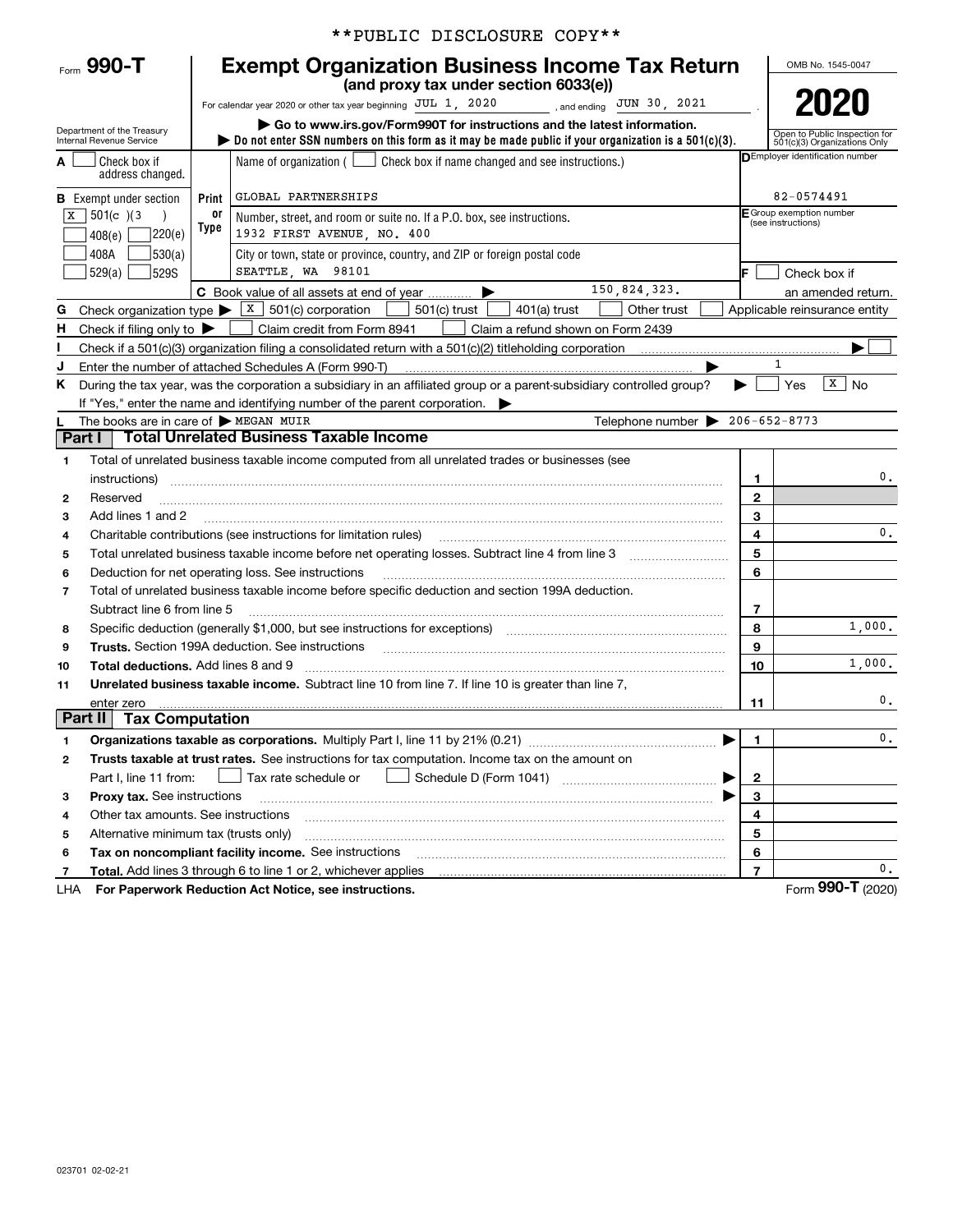|          | Form 990-T (2020)                                                                                                                                                                                               |                |     | Page 2 |
|----------|-----------------------------------------------------------------------------------------------------------------------------------------------------------------------------------------------------------------|----------------|-----|--------|
| Part III | <b>Tax and Payments</b>                                                                                                                                                                                         |                |     |        |
| 1a       | Foreign tax credit (corporations attach Form 1118; trusts attach Form 1116)<br>1a                                                                                                                               |                |     |        |
| b        | 1 <sub>b</sub><br>Other credits (see instructions)                                                                                                                                                              |                |     |        |
| с        | General business credit. Attach Form 3800 (see instructions)<br>1 <sub>c</sub>                                                                                                                                  |                |     |        |
| d        | 1 <sub>d</sub><br>Credit for prior year minimum tax (attach Form 8801 or 8827)                                                                                                                                  |                |     |        |
| е        |                                                                                                                                                                                                                 | 1e             |     |        |
| 2        | Subtract line 1e from Part II, line 7                                                                                                                                                                           | $\overline{2}$ |     | 0.     |
| 3        | Form 8611 Form 8697<br>Form 8866<br>Form 4255<br>Other taxes. Check if from:                                                                                                                                    |                |     |        |
|          | Other (attach statement)                                                                                                                                                                                        | 3              |     |        |
| 4        | Check if includes tax previously deferred under<br>Total tax. Add lines 2 and 3 (see instructions).                                                                                                             |                |     |        |
|          | section 1294. Enter tax amount here                                                                                                                                                                             | 4              |     | 0.     |
| 5        | 2020 net 965 tax liability paid from Form 965-A or Form 965-B, Part II, column (k), line 4                                                                                                                      | 5              |     | 0.     |
| 6a       | 6a                                                                                                                                                                                                              |                |     |        |
| b        | 2020 estimated tax payments. Check if section 643(g) election applies <u>example</u><br>6b                                                                                                                      |                |     |        |
| c        | 6с<br>Tax deposited with Form 8868                                                                                                                                                                              |                |     |        |
| d        | Foreign organizations: Tax paid or withheld at source (see instructions)<br>6d                                                                                                                                  |                |     |        |
| e        | 6e                                                                                                                                                                                                              |                |     |        |
| f        | 6f<br>Credit for small employer health insurance premiums (attach Form 8941)                                                                                                                                    |                |     |        |
| g        | Other credits, adjustments, and payments:<br>Form 2439                                                                                                                                                          |                |     |        |
|          |                                                                                                                                                                                                                 |                |     |        |
| 7        |                                                                                                                                                                                                                 | $\overline{7}$ |     |        |
| 8        |                                                                                                                                                                                                                 | 8              |     |        |
| 9        | Tax due. If line 7 is smaller than the total of lines 4, 5, and 8, enter amount owed <i>manuformances</i> and the 7 is                                                                                          | 9              |     |        |
| 10       |                                                                                                                                                                                                                 | 10             |     |        |
| 11       | Enter the amount of line 10 you want: Credited to 2021 estimated tax $\blacktriangleright$<br>Refunded $\blacktriangleright$                                                                                    | 11             |     |        |
| Part IV  | Statements Regarding Certain Activities and Other Information (see instructions)                                                                                                                                |                |     |        |
| 1        | At any time during the 2020 calendar year, did the organization have an interest in or a signature or other authority                                                                                           |                | Yes | No     |
|          | over a financial account (bank, securities, or other) in a foreign country? If "Yes," the organization may have to file                                                                                         |                |     |        |
|          | FinCEN Form 114, Report of Foreign Bank and Financial Accounts. If "Yes," enter the name of the foreign country                                                                                                 |                |     |        |
|          | SEE STATEMENT 1<br>here $\blacktriangleright$                                                                                                                                                                   |                | X   |        |
| 2        | During the tax year, did the organization receive a distribution from, or was it the grantor of, or transferor to, a                                                                                            |                |     |        |
|          |                                                                                                                                                                                                                 |                |     | X      |
|          | If "Yes," see instructions for other forms the organization may have to file.                                                                                                                                   |                |     |        |
| 3        | Enter the amount of tax-exempt interest received or accrued during the tax year manufacturer states and the amount of tax-exempt interest received or accrued during the tax year manufacturer of $\frac{1}{2}$ |                |     |        |
| 4a       | Did the organization change its method of accounting? (see instructions)                                                                                                                                        |                |     | X      |
| b        | If 4a is "Yes," has the organization described the change on Form 990, 990-EZ, 990-PF, or Form 1128? If "No,"                                                                                                   |                |     |        |
|          | explain in Part V                                                                                                                                                                                               |                |     |        |
| Part V   | <b>Supplemental Information</b>                                                                                                                                                                                 |                |     |        |

Provide the explanation required by Part IV, line 4b. Also, provide any other additional information. See instructions.

| Sign     | Under penalties of periury, I declare that I have examined this return, including accompanying schedules and statements, and to the best of my knowledge and belief, it is true,<br>correct, and complete, Declaration of preparer (other than taxpayer) is based on all information of which preparer has any knowledge. |                                                         | May the IRS discuss this return with |               |                                                                              |             |  |
|----------|---------------------------------------------------------------------------------------------------------------------------------------------------------------------------------------------------------------------------------------------------------------------------------------------------------------------------|---------------------------------------------------------|--------------------------------------|---------------|------------------------------------------------------------------------------|-------------|--|
| Here     | Signature of officer                                                                                                                                                                                                                                                                                                      | 12/22<br><b>TREASURER</b><br>Title<br>Date <sup>1</sup> |                                      |               | the preparer shown below (see<br>Yes<br>No<br>$\mathbf{x}$<br>instructions)? |             |  |
|          | Print/Type preparer's name                                                                                                                                                                                                                                                                                                | Preparer's signature                                    | Date                                 | Check         | if                                                                           | PTIN        |  |
| Paid     |                                                                                                                                                                                                                                                                                                                           | JENNIFER BECKER HARRIS                                  | 05/06/2022                           | self-employed |                                                                              |             |  |
| Preparer | <b>JENNIFER BECKER HARRIS</b>                                                                                                                                                                                                                                                                                             |                                                         |                                      | P00183358     |                                                                              |             |  |
| Use Only | Firm's name CLARK NUBER, PS                                                                                                                                                                                                                                                                                               | Firm's EIN                                              |                                      | 91-1194016    |                                                                              |             |  |
|          | 10900 NE 4TH STREET<br>SUITE 1400                                                                                                                                                                                                                                                                                         |                                                         |                                      |               |                                                                              |             |  |
|          | WA 98004<br><b>BELLEVUE</b> .<br>Firm's address                                                                                                                                                                                                                                                                           |                                                         | $425 - 454 - 4919$                   |               |                                                                              |             |  |
|          |                                                                                                                                                                                                                                                                                                                           |                                                         |                                      |               |                                                                              | 000T<br>$-$ |  |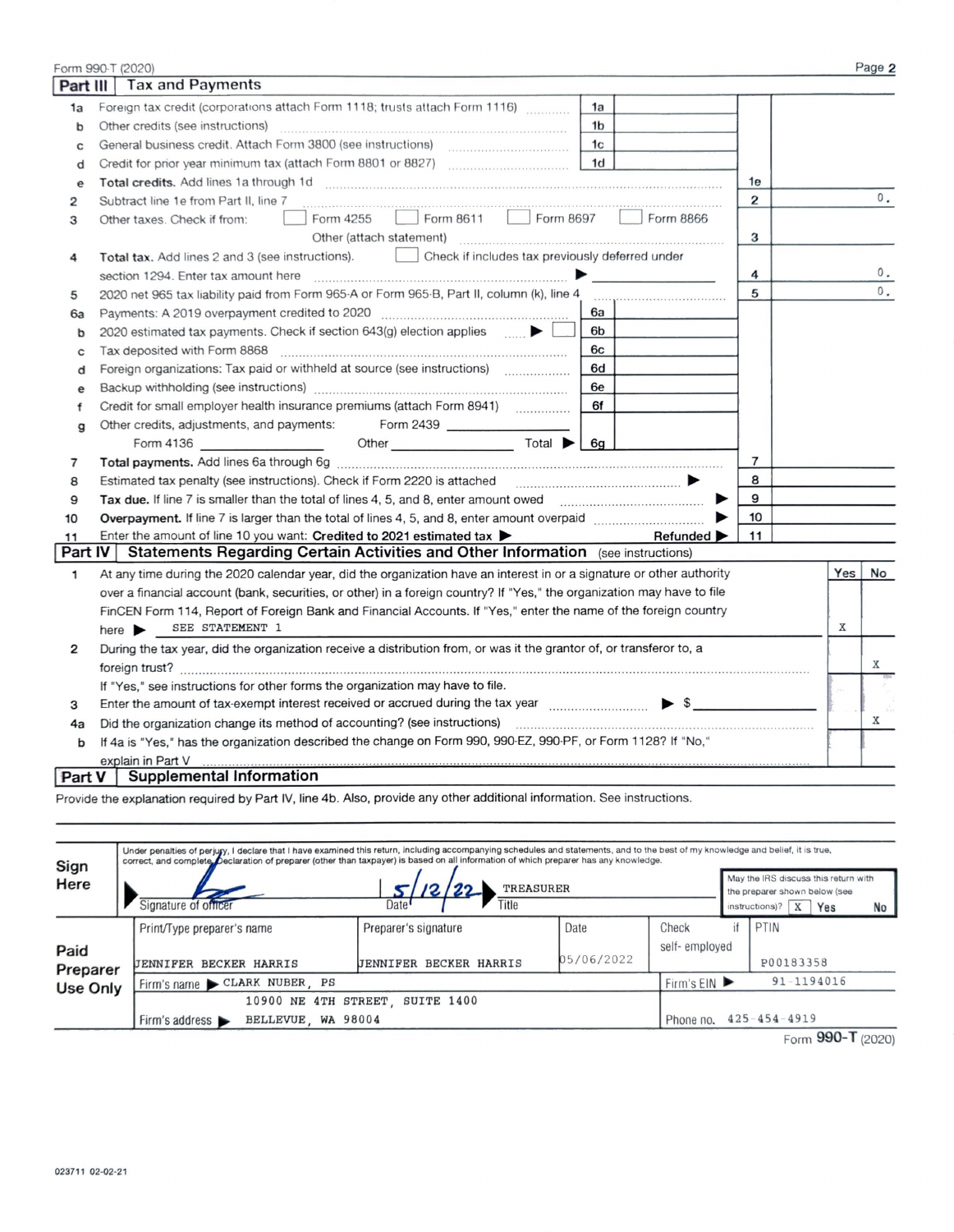## ~~~~~~~~~~~~~~~~~~~~~~~~~~~~~~~~~~~~~~~~~~~~~~~~~~~~~~~~~~~~~~~~~~~~~~~~~~~~~~FORM 990-T NAME OF FOREIGN COUNTRY IN WHICH STATEMENT 1 ORGANIZATION HAS FINANCIAL INTEREST

}}}}}}}}}}

NAME OF COUNTRY

NICARAGUA KENYA COLOMBIA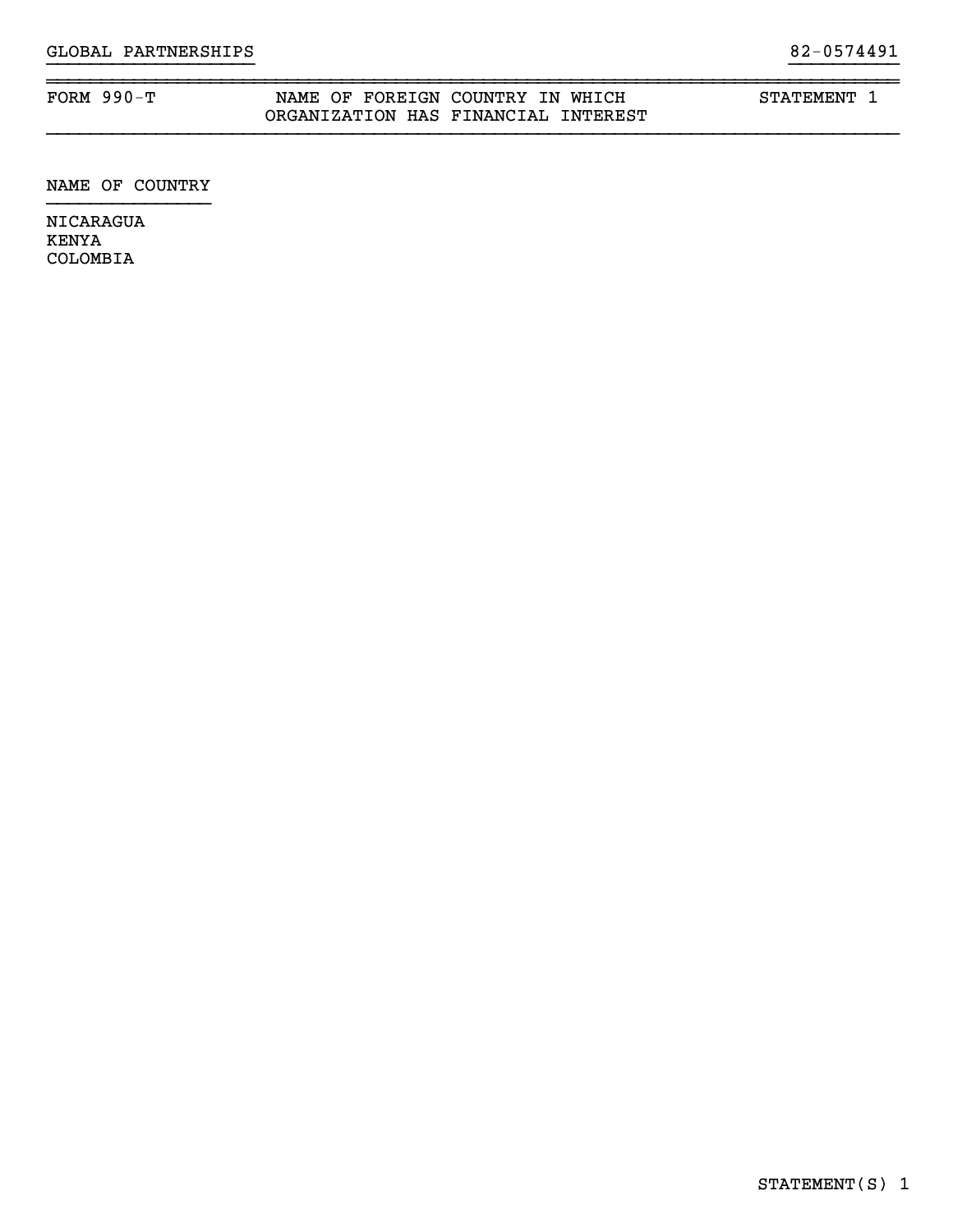## **SCHEDULE A (Form 990-T)**

Department of the Treasury

# **Unrelated Business Taxable Income From an Unrelated Trade or Business**

**| Go to www.irs.gov/Form990T for instructions and the latest information.**

**Do not enter SSN numbers on this form as it may be made public if your organization is a 501(c)(3). |** 

OMB No. 1545-0047

ENTITY

Open to Public Inspection for

| Internal Revenue Service |                                                          | $\blacktriangleright$ Do not enter SSN numbers on this form as it may be made public if your organization is a 501(c)(3). | <b>Political dollowing poolion</b><br>501(c)(3) Organizations Only |  |  |
|--------------------------|----------------------------------------------------------|---------------------------------------------------------------------------------------------------------------------------|--------------------------------------------------------------------|--|--|
|                          | <b>A</b> Name of the organization<br>GLOBAL PARTNERSHIPS | <b>B</b> Employer identification number<br>82-0574491                                                                     |                                                                    |  |  |
| C.                       |                                                          | 900099<br>Unrelated business activity code (see instructions)<br><b>D</b> Sequence:                                       | Ωf                                                                 |  |  |

#### **E**Describe the unrelated trade or business | THE ORG. HAD NO UBI IN 2020. FORM 990T IS USED TO TRANSMIT ADD'L FI

| <b>Unrelated Trade or Business Income</b><br>Part I |                                                                   |                | (A) Income     | (B) Expenses | (C) Net |
|-----------------------------------------------------|-------------------------------------------------------------------|----------------|----------------|--------------|---------|
| 1a                                                  | Gross receipts or sales                                           |                |                |              |         |
| b                                                   | Less returns and allowances <b>c</b> Balance <b>b</b>             | 1c             |                |              |         |
| 2                                                   |                                                                   | $\mathbf{2}$   |                |              |         |
| 3                                                   |                                                                   | 3              |                |              |         |
| 4а                                                  | Capital gain net income (attach Sch D (Form 1041 or Form          |                |                |              |         |
|                                                     |                                                                   | 4a             |                |              |         |
| b                                                   | Net gain (loss) (Form 4797) (attach Form 4797) (see instructions) | 4b             |                |              |         |
| c                                                   |                                                                   | 4c             |                |              |         |
| 5                                                   | Income (loss) from a partnership or an S corporation (attach      |                |                |              |         |
|                                                     | statement)                                                        | 5              |                |              |         |
| 6                                                   |                                                                   | 6              |                |              |         |
| 7                                                   |                                                                   | $\overline{7}$ |                |              |         |
| 8                                                   | Interest, annuities, royalties, and rents from a controlled       |                |                |              |         |
|                                                     |                                                                   | 8              |                |              |         |
| 9                                                   | Investment income of section 501(c)(7), (9), or (17)              |                |                |              |         |
|                                                     |                                                                   | 9              |                |              |         |
| 10                                                  |                                                                   | 10             |                |              |         |
| 11                                                  |                                                                   | 11             |                |              |         |
| 12                                                  | Other income (see instructions; attach statement)                 | 12             |                |              |         |
| 13                                                  |                                                                   | 13             | $\mathbf{0}$ . |              |         |

### **Part II** Deductions Not Taken Elsewhere (See instructions for limitations on deductions) Deductions must be directly connected with the unrelated business income

| 3  | Repairs and maintenance material content content content and maintenance material content and maintenance material content and maintenance material content and maintenance material content and material content and material       |  |  | 3  |                                        |
|----|--------------------------------------------------------------------------------------------------------------------------------------------------------------------------------------------------------------------------------------|--|--|----|----------------------------------------|
| 4  |                                                                                                                                                                                                                                      |  |  | 4  |                                        |
| 5  | Interest (attach statement) (see instructions) www.communically.communically.communically.communically.communically.communically.communically.communically.communically.communically.communically.communically.communically.co       |  |  | 5  |                                        |
| 6  | Taxes and licenses <b>continuum continuum continuum continuum continuum continuum continuum continuum continuum continuum continuum continuum continuum continuum continuum continuum continuum continuum continuum continuum co</b> |  |  | 6  |                                        |
| 7  | Depreciation (attach Form 4562) (see instructions) maturities contains 1                                                                                                                                                             |  |  |    |                                        |
| 8  |                                                                                                                                                                                                                                      |  |  | 8b |                                        |
| 9  |                                                                                                                                                                                                                                      |  |  | 9  |                                        |
| 10 | Contributions to deferred compensation plans                                                                                                                                                                                         |  |  | 10 |                                        |
| 11 |                                                                                                                                                                                                                                      |  |  | 11 |                                        |
| 12 |                                                                                                                                                                                                                                      |  |  | 12 |                                        |
| 13 |                                                                                                                                                                                                                                      |  |  | 13 |                                        |
| 14 | Other deductions (attach statement) encourance and according to the deductions (attach statement)                                                                                                                                    |  |  | 14 |                                        |
| 15 |                                                                                                                                                                                                                                      |  |  | 15 | 0.                                     |
| 16 | Unrelated business income before net operating loss deduction. Subtract line 15 from Part I, line 13,                                                                                                                                |  |  |    |                                        |
|    | column (C)                                                                                                                                                                                                                           |  |  | 16 | 0.                                     |
| 17 |                                                                                                                                                                                                                                      |  |  | 17 | 0.                                     |
| 18 | Unrelated business taxable income. Subtract line 17 from line 16 [11] www.community.community.com                                                                                                                                    |  |  | 18 |                                        |
|    | Fau Danamiradi Dadiration, Ant Notice, and instrumetional                                                                                                                                                                            |  |  |    | <b>Colorabile A (Ferma 000 T) 0000</b> |

023741 12-23-20

**2020**